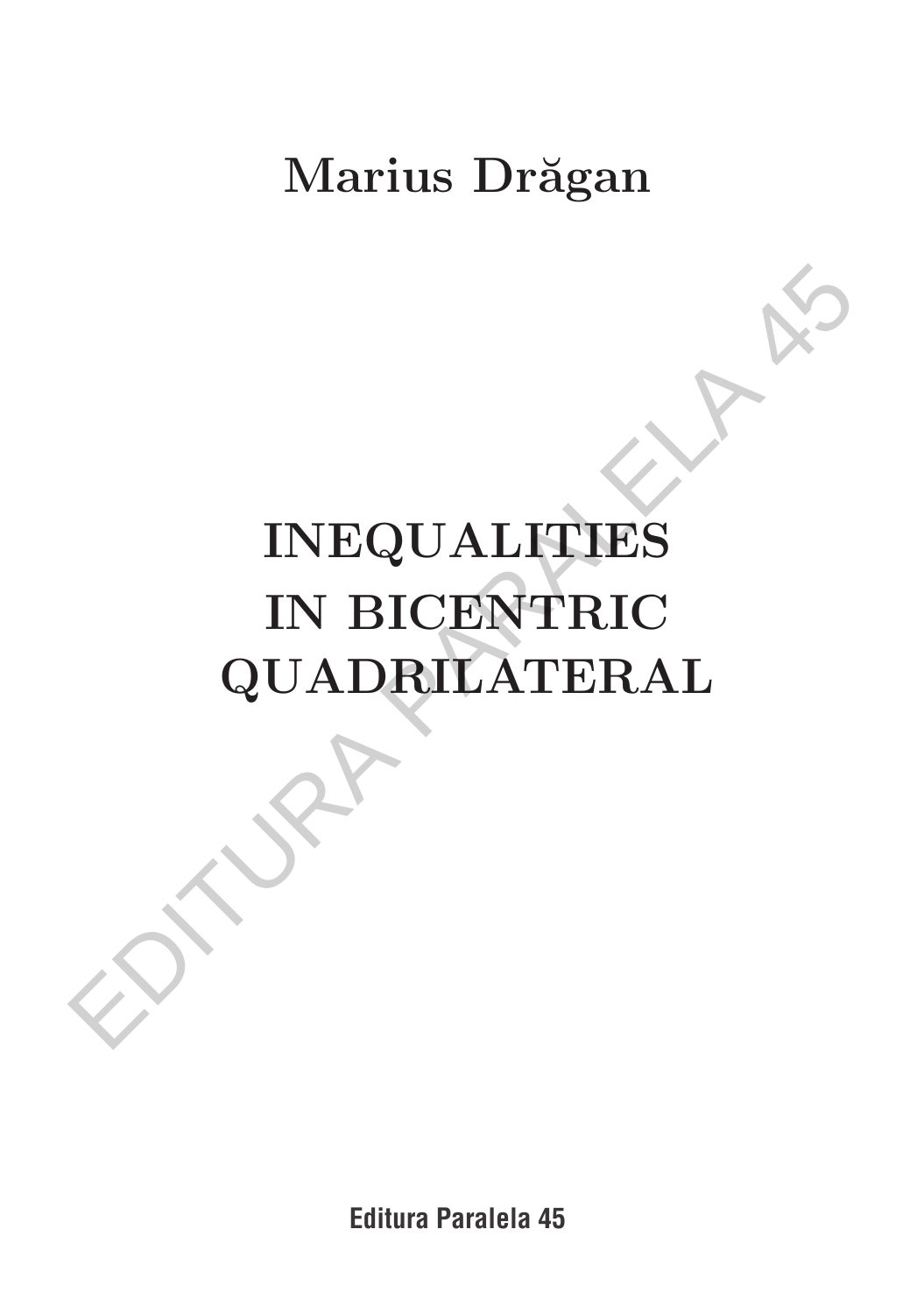Redactare: Daniel Mitran Tehnoredactare: Marta Gae Pregătire de tipar: Cezar Băjenaru Design copertă: Dan Păunescu

# **Descrierea CIP a Bibliotecii Naţionale a României Drăgan, Marius Inequalities in bicentric quadrilateral** Paralela 45, 2019 ISBN 978-973-47-3084-1 51 Dengan, Matus Inceputies in Disconnel equations and the control equation of the Control of the Control equation of the Control of the Control of the Control of the Control of the Control of the Control of the Control of th

Copyright © Editura Paralela 45, 2019 Prezenta lucrare folosește denumiri ce constituie mărci înregistrate, iar conținutul este protejat de legislația privind dreptul de proprietate intelectuală. www. edituraparalela45.ro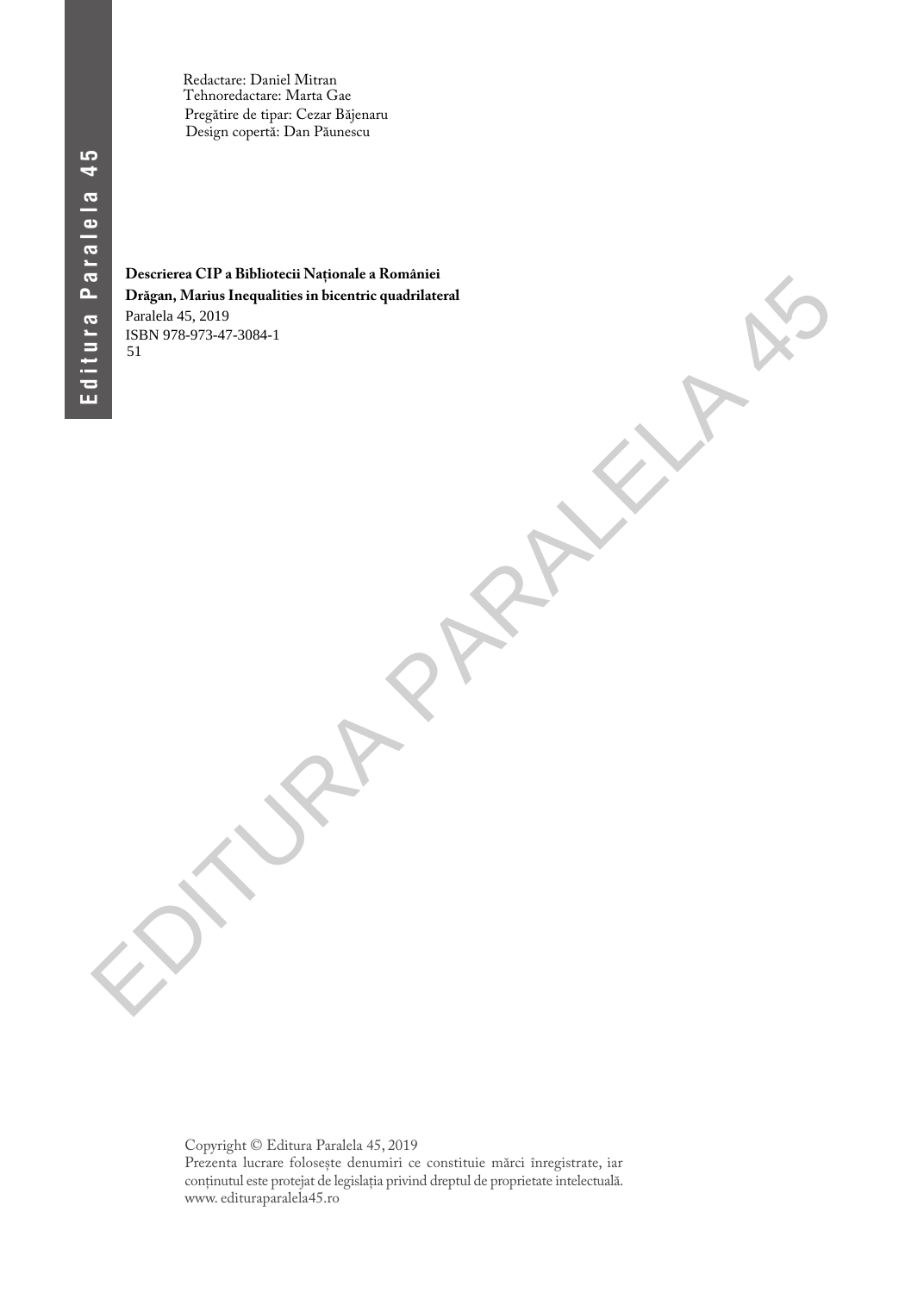# **Contents**

|                  | Preface                                                                                                                                                                                                                                                                                   | 7                    |
|------------------|-------------------------------------------------------------------------------------------------------------------------------------------------------------------------------------------------------------------------------------------------------------------------------------------|----------------------|
| 1                | <b>Preliminary notions</b>                                                                                                                                                                                                                                                                | 9                    |
| $\bf{2}$         | <b>Blundon-Eddy inequality</b>                                                                                                                                                                                                                                                            | 15                   |
|                  | A geometrical proof of Blundon-Eddy inequality in bicentric<br>2.1<br>quadrilateral<br>A new proof of Blundon-Eddy inequality and some applications<br>2.2<br>Some consequences of Blundon-Eddy inequality $\ldots \ldots$<br>2.3<br>An algebraic proof of Blundon-Eddy inequality<br>2.4 | 15<br>24<br>39<br>55 |
| 3                | Some Hadwiger-Finsler inequality types in bicentric quadri-<br>lateral                                                                                                                                                                                                                    | 57                   |
| 4                | Yun's inequality                                                                                                                                                                                                                                                                          | 62                   |
|                  | The best Yun's inequality type for bicentric quadrilateral<br>4.1                                                                                                                                                                                                                         | 62                   |
|                  | 4.2<br>A rational refinement of Yun's inequality in bicentric quadri-<br>lateral<br>.                                                                                                                                                                                                     | 67                   |
|                  | An irrational refinement of Yun's inequality in bicentric quadri-<br>4.3                                                                                                                                                                                                                  |                      |
|                  | $\arctan \ldots \ldots$<br>The best bounds of the sum $\sum_{cyclic} \sqrt{\sin \frac{A}{2} \cos \frac{B}{2}}$ in bicentric<br>$4.4^{\circ}$                                                                                                                                              | 77                   |
|                  | quadrilateral                                                                                                                                                                                                                                                                             | 90                   |
| $5^{\circ}$      | Some relations between the tangent lengths of a bicentric                                                                                                                                                                                                                                 |                      |
|                  | quadrilateral                                                                                                                                                                                                                                                                             | 94                   |
| $\boldsymbol{6}$ | The sum of the power sides of a bicentric quadrilateral                                                                                                                                                                                                                                   | 111                  |
| 7                | A refining method of some geometric inequalities in bicen-<br>tric quadrilateral                                                                                                                                                                                                          | 123                  |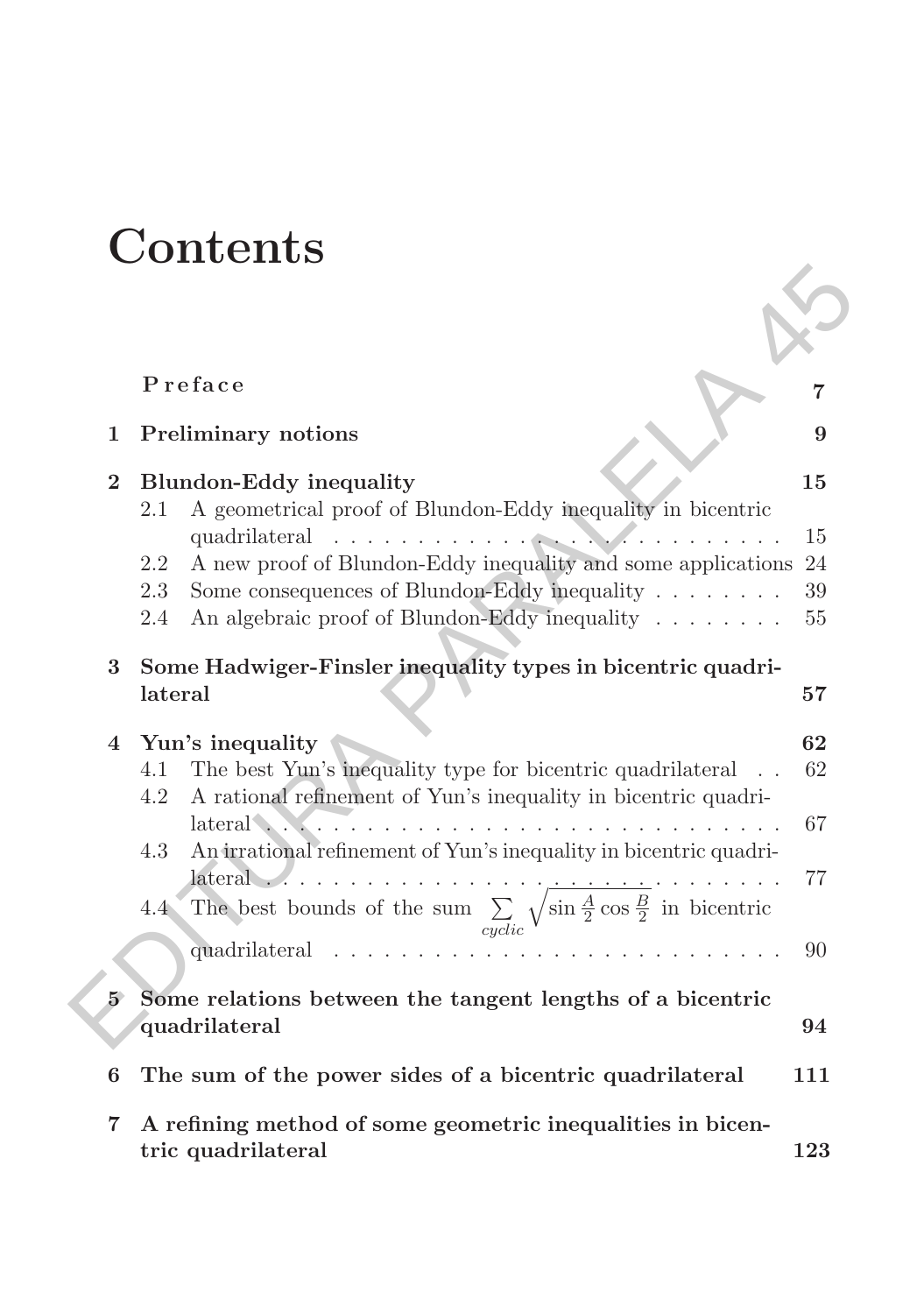**8 The sum of the powers of the tangent lengths of a bicentric quadrilateral 131**

| $9\phantom{.}$ |           | New inequalities in bicentric quadrilateral                                     | 138 |
|----------------|-----------|---------------------------------------------------------------------------------|-----|
|                | 9.1       | An algebraic inequality and some consequences in bicentric<br>quadrilateral     | 138 |
|                | $\rm 9.2$ | The refinement of $R \ge \sqrt{2} r$ inequality in bicentric quadrilateral.     | 147 |
|                | $9.3\,$   | New inequalities involving diagonals in bicentric quadrilateral<br>$\sqrt{148}$ |     |
|                |           | Bibliography                                                                    | 155 |
|                |           |                                                                                 |     |
|                |           |                                                                                 |     |
|                |           |                                                                                 |     |
|                |           |                                                                                 |     |
|                |           |                                                                                 |     |
|                |           |                                                                                 |     |
|                |           |                                                                                 |     |

#### Bibliography **155**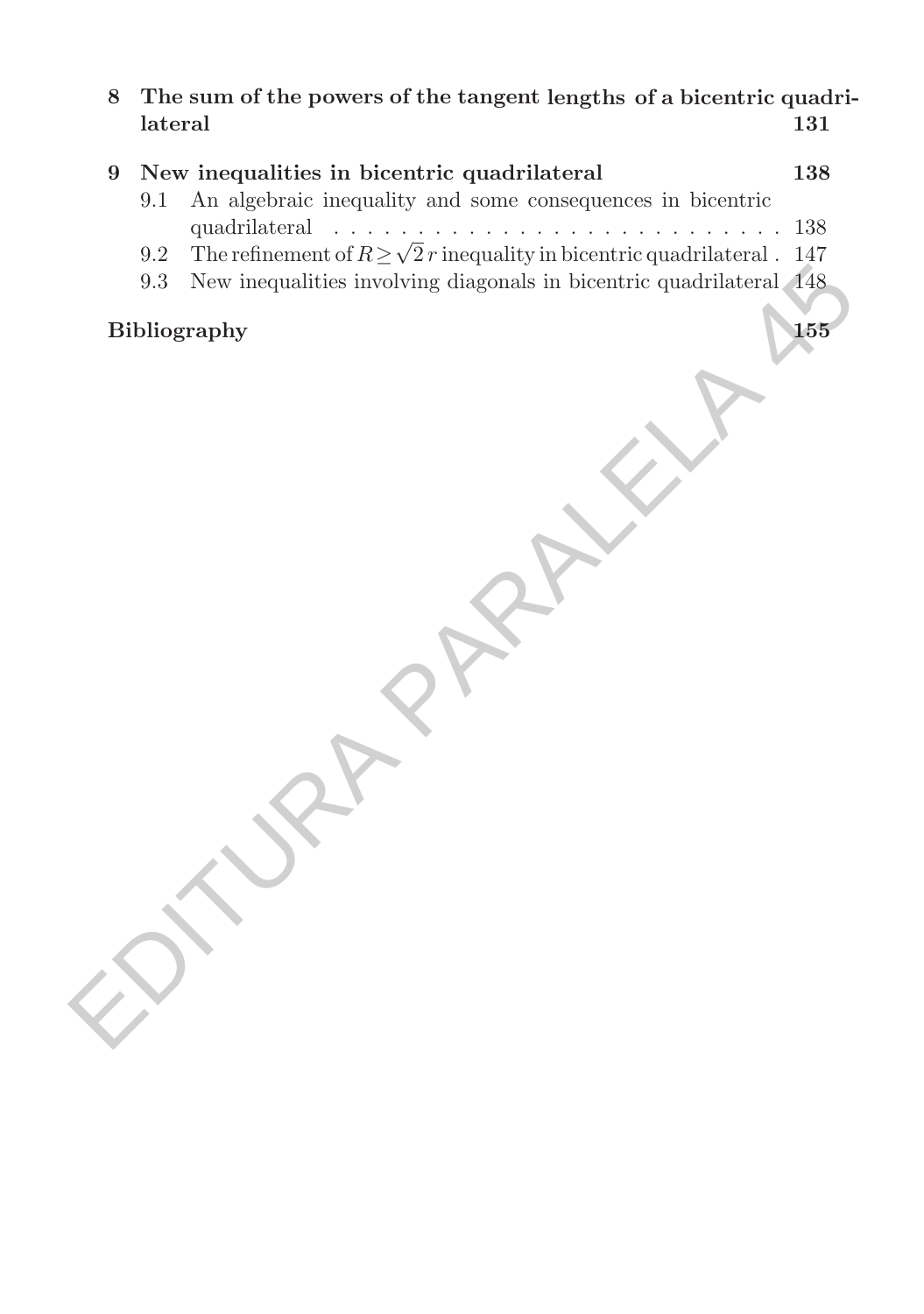#### **Preface**

The work that we review is a creation of prof. Marius Drăgan from Technical College "Mircea cel Bătrân" in Bucharest, well known for his preoccupation related to the domain of inequalities, author of several books, articles and interesting problems.

The book is structured into 9 chapters; some of them are divided into subchapters. The first chapter contains introductive notions and some metrical relations, among which we can mention the Durrande-Fuss relation which expresses the distance between the centers of the inscribed and circumscribed circle according to their radius.

The second chapter approaches the Blundon-Eddy inequality in a bicentric quadrilateral (PB), analogous to the Blundon's inequality in a triangle, as well as PB inequality.

The third chapter is dedicated to Hadwiger-Finsler inequality in PB, having two types for this, plus the reverse of the first type, at the same time demonstrating an analogous in PB of the Ionescu-Weizenbock inequality.

Chapter 4 contains the inequality of Yun and refinements of it (some obtained by the method of mathematical analysis) and other considerations

on the cyclical sum of general term  $\sqrt{\sin \theta}$ A  $\frac{1}{2}$  cos B  $\frac{1}{2}$ .

Chapter 5 undertakes a study of the length of the tangents from the vertexes to the inscribed circle, perceived as the roots of the 4*th* degree equations, then the Durrande-Fuss relation is being demonstrated and other inequalities.

Chapter 6 establishes inequalities with exponents similar to those of the sides, based on the the monotony study of functions.

Chapter 7 revisits the Blundon-Eddy inequality with the strong methods of the analysis, and chapter 8 undertakes a similar study to the one in chapter 6, only this time for exponents similar to the length of the tangents. Finally, other interesting inequalities appear in chapter 9, the refinement of the Fejes Tóth  $R \geq \sqrt{2}r$  inequality. For an easier acknowledgement of references, the author places a specific bibliography after each chapter and subchapter, besides the general bibliography at the end of the book. conger wince to roate in Bucharactes, we move for the precising related to the domain of inequalities, surthor of several books, articles and interesting problems. The book is structured into 9 chapters; some of them are

We appreciate the difficulty of the book which succeeds to systematize results from the quantitative geometry (the relation between lengths, surfaces) of PB, many of them of recent date, some pertaining to the author.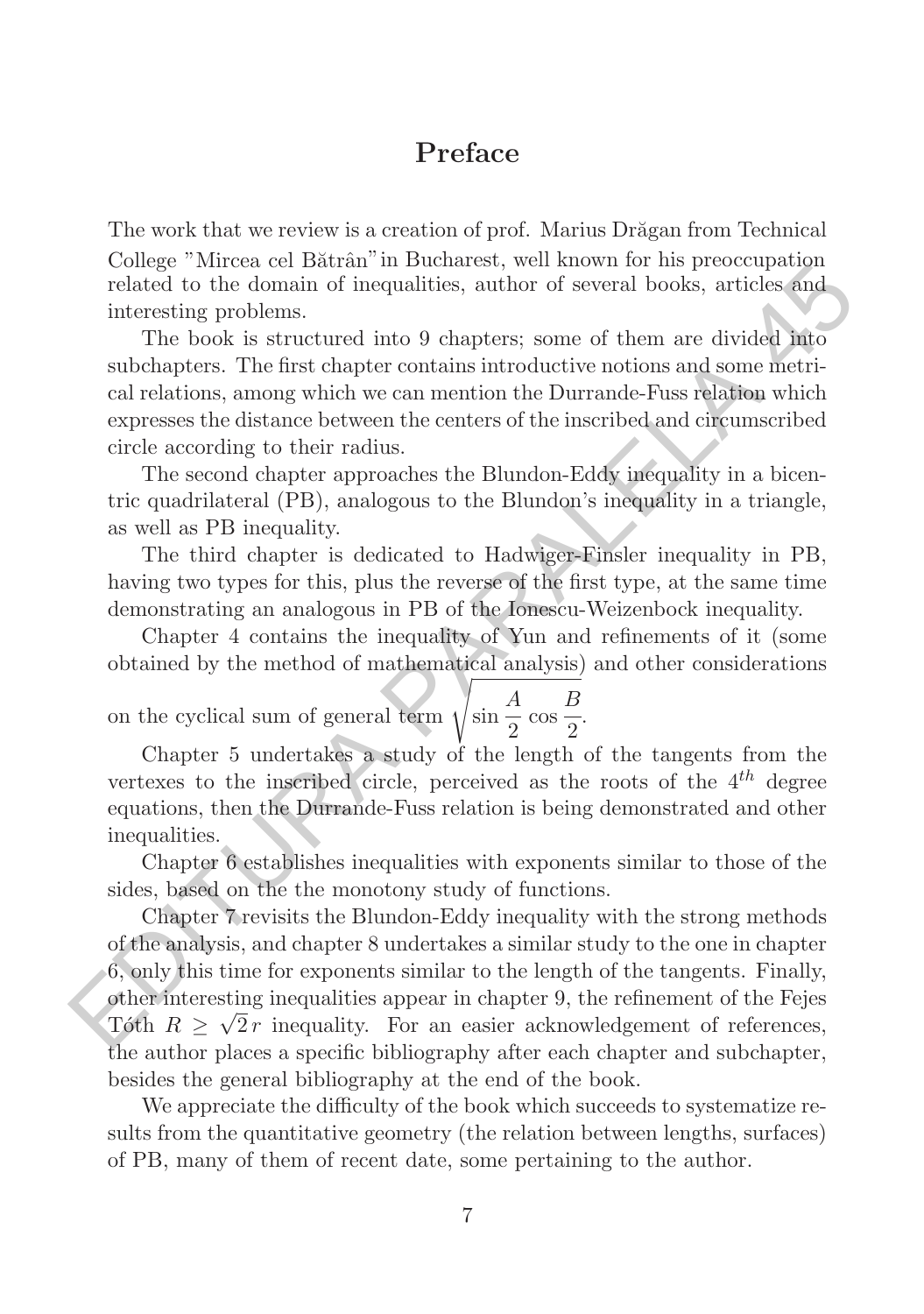Given the technical difficulties, the presentation is clear and concise, although some of the supplementary comments would be welcomed.

Through this paper, the author proves he is a specialist in the domain of inequalities, particularly the geometrical ones, but not only.

We kindly recommend the publication of this elegant book, at the border between geometry, algebra and mathematical analysis.

Prof. dr. Marcel Tena Prof. dr. Marcel Tena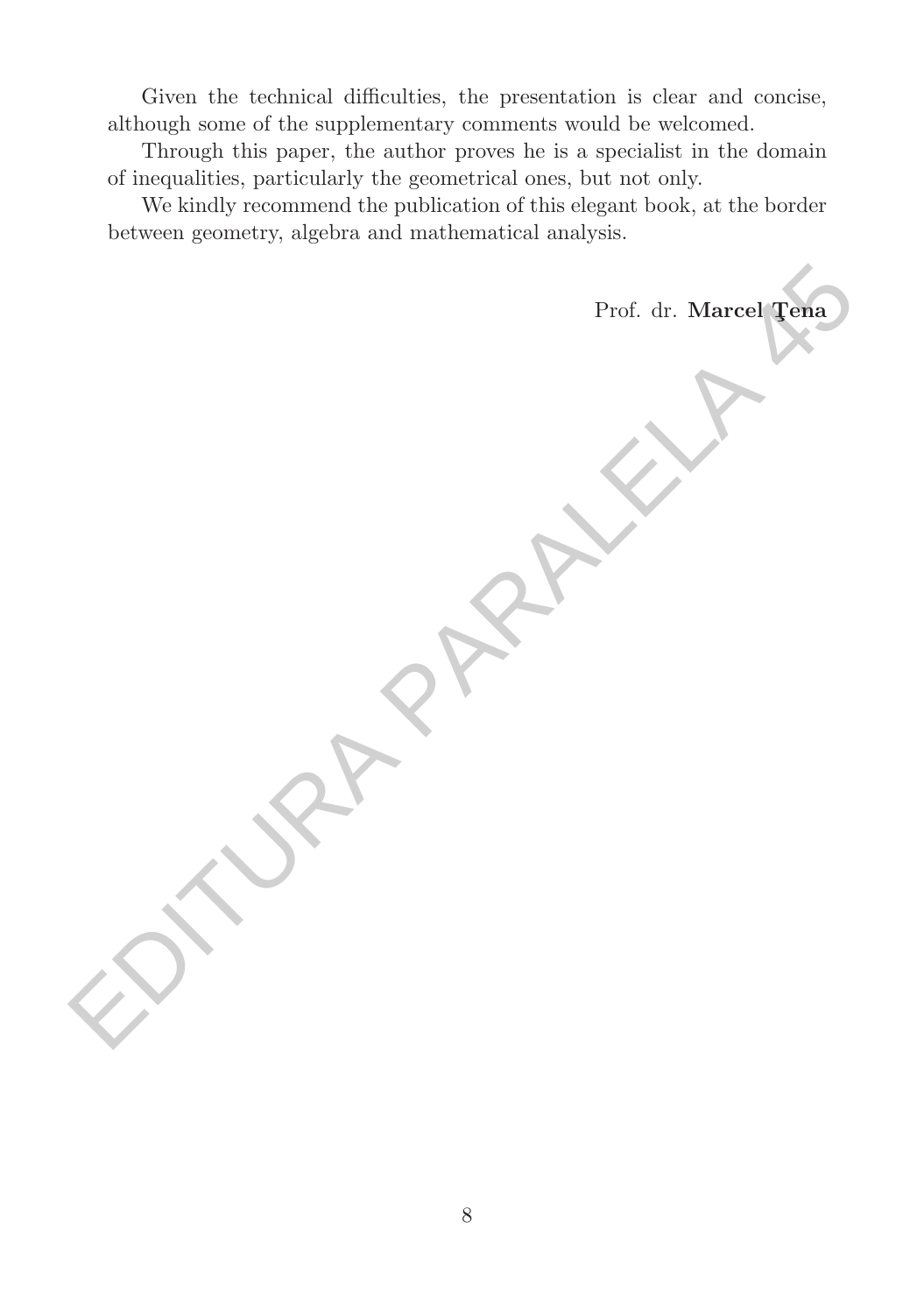#### **Chapter 1**

#### **Preliminary notions**

**Definition 1.1** A bicentric quadrilateral is a convex quadrilateral that has both an incircle and a circumcircle. The radius of these circles are called circumradius and irradius. We denote their lengths with  $R$  and  $r$ , with  $O$ the center of circumcircle and I the center of incircle. Bicentric quadrilateral respects all the properties of tangential and cyclic quadrilaterals.

**Poncelet porism**. If two circles one within the other are the incircle and circumcircle of a bicentric quadrilateral, then all the points of circumcircle are the vertices of a bicentric quadrilateral, having the same incenter and circumcircle.



Figure 1.1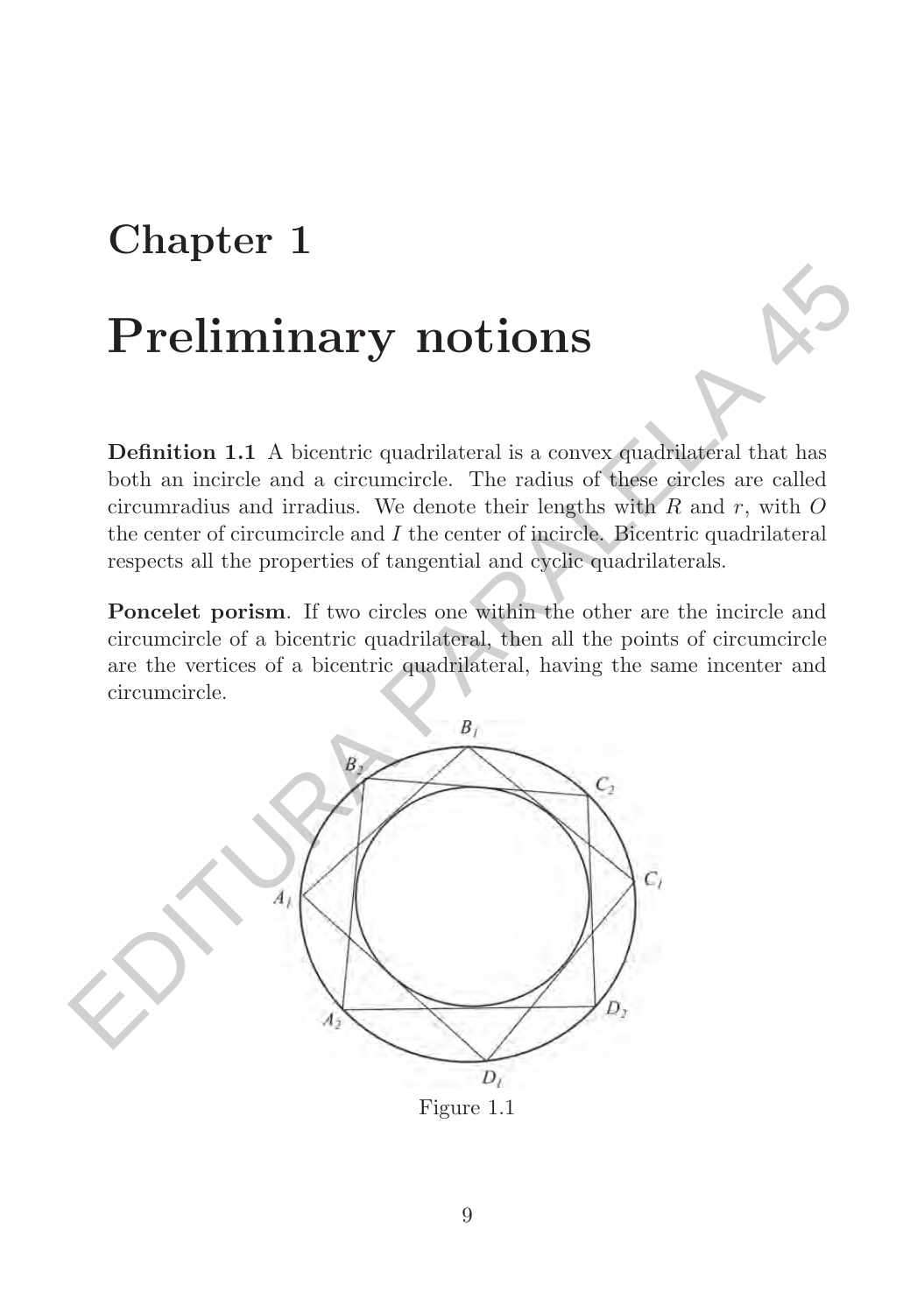If we denote with  $\overline{d} = O I$  and if  $\overline{d}^2 = R^2 + r^2 - r\sqrt{4R^2 + r^2}$  (Durrande-Fuss), then this is a sufficient condition to exist a quadrilateral with the We denote  $t_1 = AM$ ,  $t_2 = MB$ ,  $t_3 = CP$ ,  $t_4 = DQ$ . We have  $UM^2 + (MI - OU)^2 = \overline{d}^2$  or incenter  $\mathcal{C}(I,r)$  and the circumcenter  $\mathcal{C}(O, R)$ .

$$
\frac{(t_1 - t_2)^2}{t_1} + r^2 - 2r\mathcal{O}U + R^2 - \frac{(t_1 + t_2)^2}{4} = R^2 + r^2 - r\sqrt{4R^2 + r^2}
$$

or

$$
r\sqrt{4R^2+r^2}-t_1t_2 = r\sqrt{4R^2-(t_1+t_2)^2}.
$$

After squaring we obtain



Figure 1.2

Similarly

$$
2rt_2t_3\sqrt{4R^2+r^2} = r^4+r^2(t_2+t_3)^2+t_2^2t_3^2.
$$

After we divided the two equalities and perform some calculation, we obtain

$$
r^4 + (t_2^2 - t_1 t_3) r^2 - t_1 t_2^2 t_3 = 0
$$

or

$$
(r^2 - t_1 t_3)(r^2 + t_2^2) = 0
$$

or  $t_1t_3 = r^2$ . So  $D \in \mathcal{C}(O, R)$ .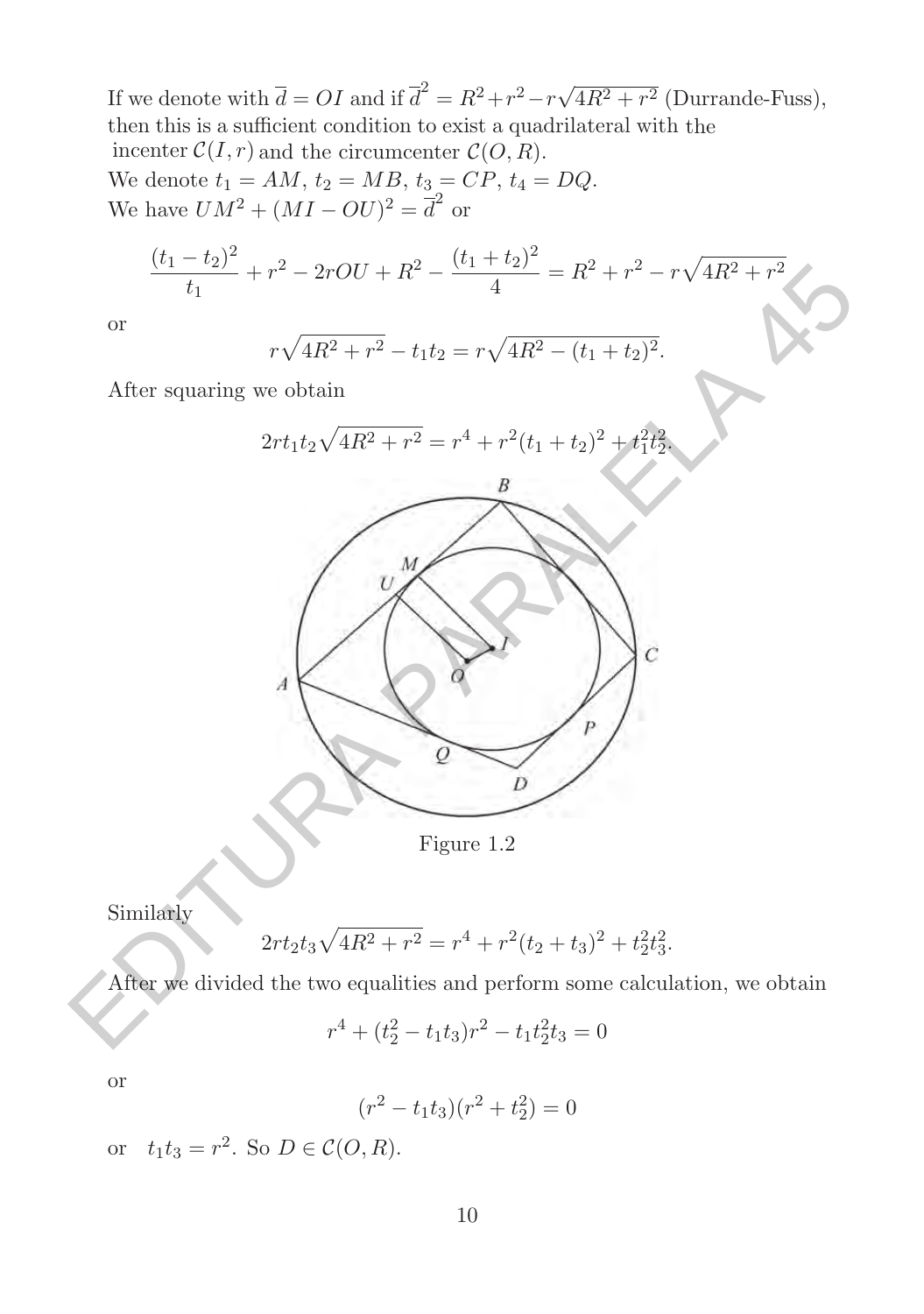In the following we denote by  $a = AB$ ,  $b = BC$ ,  $c = CD$ ,  $d = DA$ ,  $\overline{d} = OI$ , s the semiperimeter, R the radius, r the inradius, F the area,  $x_1 = bc + ad, x_2 = ab + cd, x_3 = ac + bd, BD = d_1, AC = d_2.$  We have the following lemma:

**Lemma 1.1** In every bicentric quadrilateral the following equalities are true:

$$
F2 = (s - a)(s - b)(s - c)(s - d) = abcd
$$
\n
$$
x1 + x2 = s2
$$
\n(1.2)

$$
x_1 = \frac{4sRr}{d_1}, \quad x_2 = \frac{4sRr}{d_2} \tag{1.3}
$$

$$
\frac{1}{d_1} + \frac{1}{d_2} = \frac{s}{4Rr}
$$
 (1.4)

$$
x_1 x_2 x_3 = 16R^2 r^2 s^2 \tag{1.5}
$$

$$
x_3 = 2r\left(\sqrt{4R^2 + r^2} + r\right) \tag{1.6}
$$

$$
(x_1 - x_2)^2 (x_2 - x_3)^2 (x_3 - x_1)^2
$$
  
=  $(a - b)^2 (a - c)^2 (a - d)^2 (b - c)^2 (b - d)^2 (c - d)^2$  (1.7)

$$
F^{2} = (s - a)(s - b)(s - c)(s - d) = abcd
$$
(1.1)  
\n
$$
x_{1} + x_{2} = s^{2}
$$
(1.2)  
\n
$$
x_{1} = \frac{4sRr}{d_{1}}, \quad x_{2} = \frac{4sRr}{d_{2}}
$$
(1.3)  
\n
$$
\frac{1}{d_{1}} + \frac{1}{d_{2}} = \frac{s}{4Rr}
$$
(1.4)  
\n
$$
x_{1}x_{2}x_{3} = 16R^{2}r^{2}s^{2}
$$
(1.5)  
\n
$$
x_{3} = 2r(\sqrt{4R^{2} + r^{2}} + r)
$$
(1.6)  
\n
$$
(x_{1} - x_{2})^{2}(x_{2} - x_{3})^{2}(x_{3} - x_{1})^{2}
$$
  
\n
$$
= (a - b)^{2}(a - c)^{2}(a - d)^{2}(b - c)^{2}(b - d)^{2}(c - d)^{2}
$$
(1.7)  
\n
$$
(a - b)^{2}(a - c)^{2}(a - d)^{2}(b - c)^{2}(b - d)^{2}(c - d)^{2}
$$
  
\n
$$
= 16r^{4}s^{2} [s^{2} - 8r(\sqrt{4R^{2} + r^{2}} - r)][s^{2} - (r + \sqrt{4R^{2} + r^{2}})]^{2}
$$
(1.8)  
\n
$$
d_{1} + d_{2} = \frac{s}{2R}(\sqrt{4R^{2} + r} + r)
$$
(1.9)  
\n
$$
R = \frac{1}{4}\sqrt{\frac{(ab + cd)(ad + bc)(ac + bd)}{abcd}}
$$
(1.10)  
\n
$$
r = \frac{\sqrt{abcd}}{a + c} = \frac{\sqrt{abcd}}{a + b}
$$
(1.11)  
\n
$$
\cos A = \frac{bc - ad}{bc + ad}
$$
(1.12)  
\n
$$
\sin \frac{A}{2} = \sqrt{\frac{ad}{ad + bc}}
$$
(1.13)

$$
d_1 + d_2 = \frac{s}{2R} \left( \sqrt{4R^2 + r} + r \right)
$$
 (1.9)

$$
R = \frac{1}{4} \sqrt{\frac{(ab+cd)(ad+bc)(ac+bd)}{abcd}}
$$
(1.10)

$$
r = \frac{\sqrt{abcd}}{a+c} = \frac{\sqrt{abcd}}{a+b} \tag{1.11}
$$

$$
\cos A = \frac{bc - ad}{bc + ad} \tag{1.12}
$$

$$
\sin\frac{A}{2} = \sqrt{\frac{ad}{ad + bc}}
$$
\n(1.13)

$$
\cos\frac{A}{2} = \sqrt{\frac{bc}{ad + bc}}
$$
\n(1.14)

$$
\tan\frac{A}{2} = \sqrt{\frac{ad}{bc}}.
$$
\n(1.15)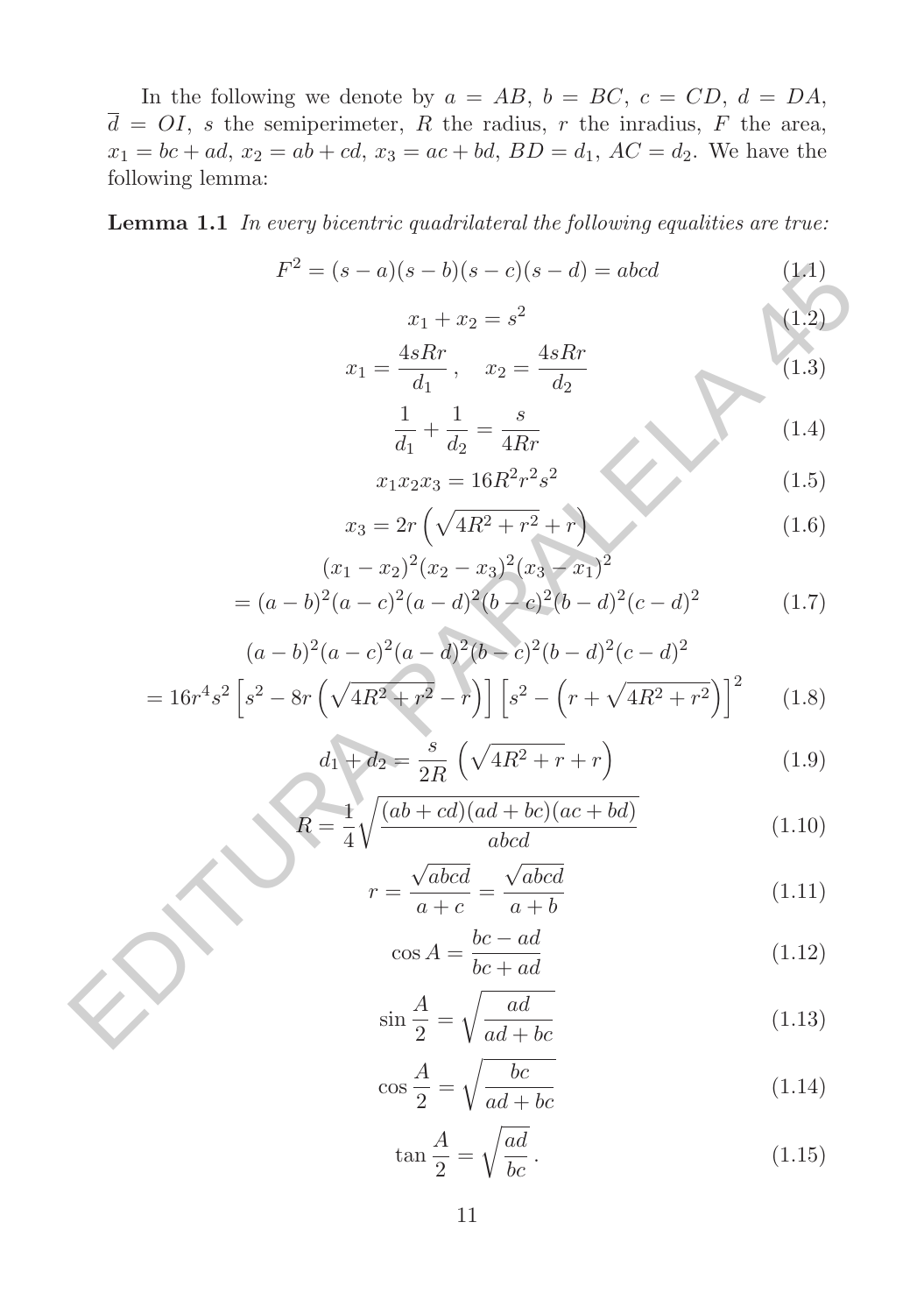#### **Chapter 2**

# **Blundon-Eddy inequality**

#### **2.1 A geometrical proof of Blundon-Eddy inequality in bicentric quadrilateral**

The purpose of this chapter is to give a geometrical proof of Blundon-Eddy inequality using basic knowledge of mathematical analysis.

Let ABCD a bicentric quadrilateral with  $AB = a$ ,  $BC = b$ ,  $CD = c$ ,  $DA = d$ , O the center of circumcenter with radius R, I the center of incenter with radius r, S the semiperimeter,  $\overline{d} = \overline{0I}$ ,  $x_1 = bc + ad$ ,  $x_2 = ab + cd$ ,  $x_3 = ac + bd$ . We remember the following lemma. **Blundon-Eddy inequality**<br>
2.1 A geometrical proof of Blundon-Eddy<br>
inequality in bicentric quadrilateral<br>
The purpose of this chapter is to give a geometrical proof of Blundon-<br>
Eddy inequality using basic knowledge of m

**Lemma 2.1** In every bicentric quadrilateral the following equalities are true:

*i)* 
$$
x_1 + x_2 = S^2
$$
  
\n*ii)*  $x_1x_2x_3 = S^2 + 2r^2 + 2r\sqrt{4R^2 + r^2}$   
\n*iii)*  $x_3 = 2r(\sqrt{4R^2 + r^2} + r)$   
\n*iv)*  $\tan^2 \frac{A}{2} = \frac{bc}{ad}$ 

*Proof. i*), *ii*) and *iii*) are proved in [2], *iv*) see [6]. Also, the Fuss theorem is well known.

**Theorem 2.1** In every bicentric quadrilateral the following equalities are true:

$$
\vec{i)} \quad \vec{d}^2 = R^2 + r^2 - r\sqrt{4R^2 + r^2}
$$
\n
$$
ii) \quad \frac{1}{(R - \vec{d})^2} + \frac{1}{(R + \vec{d})^2} = \frac{1}{r^2}
$$

*Proof.* See [3], [4] and [5].